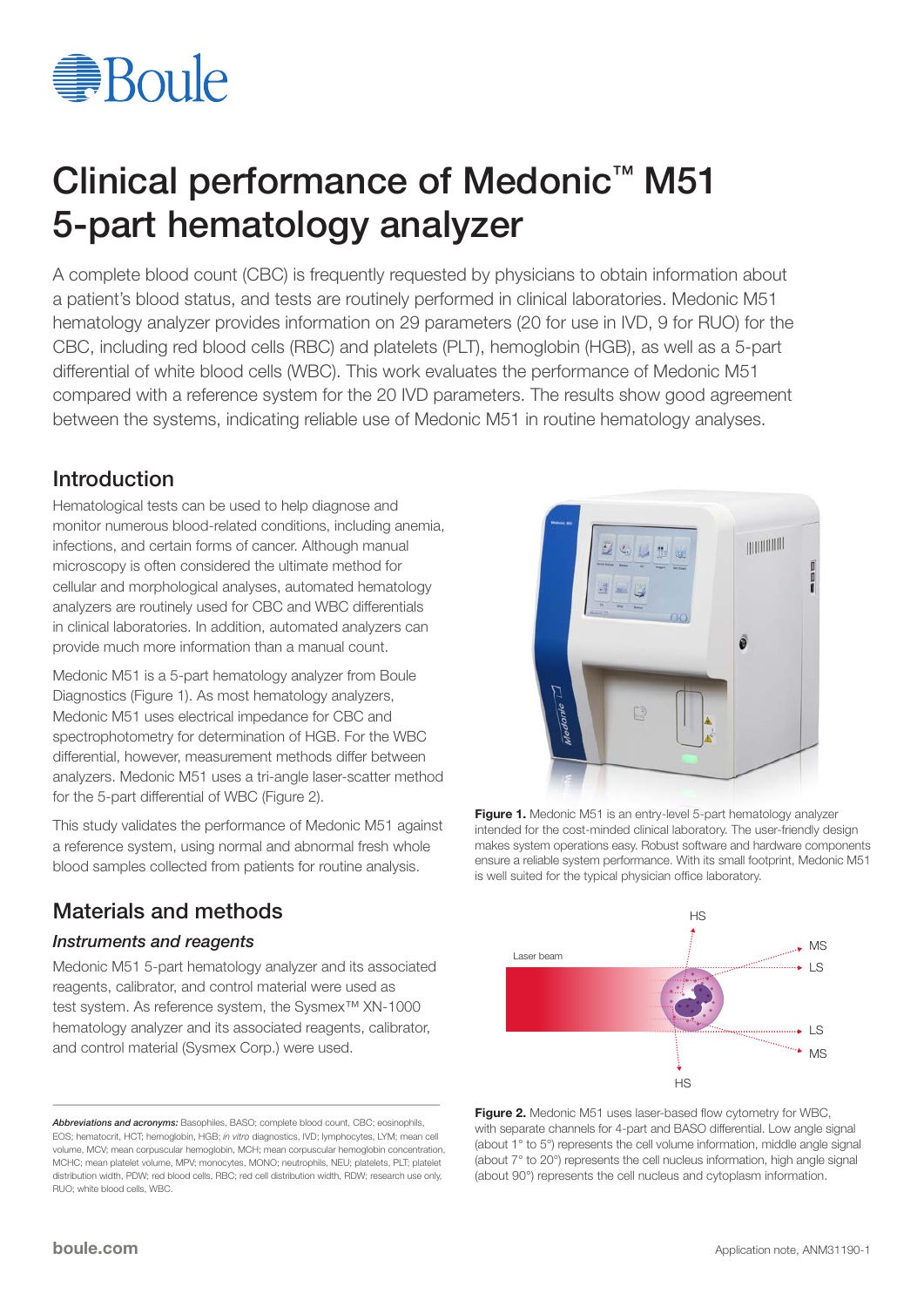#### *Quality control*

Controls were analyzed daily, before and after sample analysis according to manufactures' advice. Background values were determined prior to control analysis.

#### *Analysis of clinical samples*

Fresh normal and abnormal human whole blood samples, collected for routine analyses, were analyzed in singlicate on both test and reference systems ( $n = 184$ ) as well as by manual microscopy ( $n = 150$ ). Normal ranges established by the Mayo Clinic were used for selecting samples for cocalibration of the analyzers. Selected values were combined for both male and female adults. As the difference in values for the main parameters between the test and the reference systems was small, the analyzers were not co-calibrated prior to the statistical analyses, except for RBC (and thereby HCT), for which the difference between the means of RBC between the analyzers was about 5.5%.

The specification limits for the correlation coefficient (r) and bias between test and reference systems are given in Table 1.

Table 1. Specification limits for performance evaluation of a new method or analyzer

| <b>Parameter</b> | Unit               | <b>Specification limits</b> |                  |
|------------------|--------------------|-----------------------------|------------------|
|                  |                    | r                           | <b>Bias</b>      |
| <b>WBC</b>       | $10^9/L$           | $\geq 0.99$                 | $\leq \pm 5\%$   |
| <b>NEU</b>       | $\%$               | $\geq 0.90$                 | $\leq \pm 5$     |
| <b>LYM</b>       | $\%$               | $\geq 0.90$                 | $\leq \pm 5$     |
| <b>MONO</b>      | %                  | $\geq 0.75$                 | $\leq \pm 5$     |
| <b>EOS</b>       | $\%$               | $\geq 0.80$                 | $\leq \pm 5$     |
| <b>BASO</b>      | $\%$               | $\geq 0.56$                 | $\leq \pm 5$     |
| <b>NEU</b>       | $10^9/L$           | $\geq 0.90$                 | <b>NA</b>        |
| <b>LYM</b>       | $10^9/L$           | $\geq 0.90$                 | <b>NA</b>        |
| <b>MONO</b>      | $10^9/L$           | $\geq 0.75$                 | <b>NA</b>        |
| <b>EOS</b>       | $10^9/L$           | $\geq 0.80$                 | <b>NA</b>        |
| <b>BASO</b>      | 10 <sup>9</sup> /L | $\geq 0.56$                 | <b>NA</b>        |
| <b>RBC</b>       | $10^{12}/L$        | $\geq 0.99$                 | $\leq \pm 3\%$   |
| <b>HGB</b>       | g/dL               | $\geq 0.98$                 | $\leq \pm 2.5\%$ |
| <b>MCV</b>       | fL                 | $\geq 0.95$                 | $\leq \pm 3\%$   |
| <b>HCT</b>       | $\%$               | $\geq 0.98$                 | $\leq \pm 1$     |
| <b>RDW</b>       | %                  | $\geq 0.90$                 | $\leq \pm 2$     |
| <b>MCH</b>       | pg                 | <b>NA</b>                   | <b>NA</b>        |
| <b>MCHC</b>      | g/dL               | <b>NA</b>                   | <b>NA</b>        |
| PLT              | 10 <sup>9</sup> /L | $\geq 0.95$                 | $\leq \pm 7\%$   |
| <b>MPV</b>       | fL                 | $\geq 0.80$                 | $\leq \pm 10\%$  |

 $NA = not$  applicable

#### *Statistical analyses*

Using Analyse-it statistics add-in for Microsoft Excel®, the strength of the relationship between the cell count in the test and the reference systems was measured using Pearson correlation coefficient (r). The correlations were ranked as "excellent" for  $r = 0.93 - 1.00$ , "good" for  $r = 0.80 - 0.92$ , "fair" for  $r = 0.59 - 0.79$ , and "poor" for  $r < 0.59$ . Passing-Bablok regression analysis and Bland Altman difference plots for estimation of agreement and possible systematic bias between the test and the reference systems were performed on matched samples.

#### *Study design*

The following standards were used as guidance for study design:

- Validation, Verification, and Quality Assurance of Automated Hematology Analyzers; Approved Standard – Second Edition. CLSI H26-A2
- Measurement Procedure Comparison and Bias Estimation Using Patient Samples; Approved Guideline – Third Edition. CLSI EP09-A3
- Performance evaluation of in vitro diagnostic medical devices. EN 13612

## **Results**

#### *Comparison of test and reference systems*

Descriptive statistics of parameter measured with the test and reference systems are presented in Table 2. For CBC only, all samples were included ( $n = 184$ ). For WBC differential, samples flagged as suspicious with the reference system  $(n = 55)$  were removed.

At a 5% significance level, no statistically significant differences were observed between means of the parameters obtained with the test and the reference systems. Correlation between the test and reference systems, as evaluated by Passing-Bablok regression analysis, was shown to be "excellent" for most parameters; "good" for MCHC, MONO, RDW, and MPV; and "fair" for BASO. The correlation coefficients were all above specification limits (Table 3). The slopes were close to 1 except for MCHC, RDW, and MPV. The intercepts were close to 0, except for some of the parameters, as presented in Table 3 and Figure 3.

Bias estimates, obtained from Bland-Altman difference plots for method comparison, between the test and the reference systems were relatively low and within the specification limits for most parameters (Table 3, Figure 3).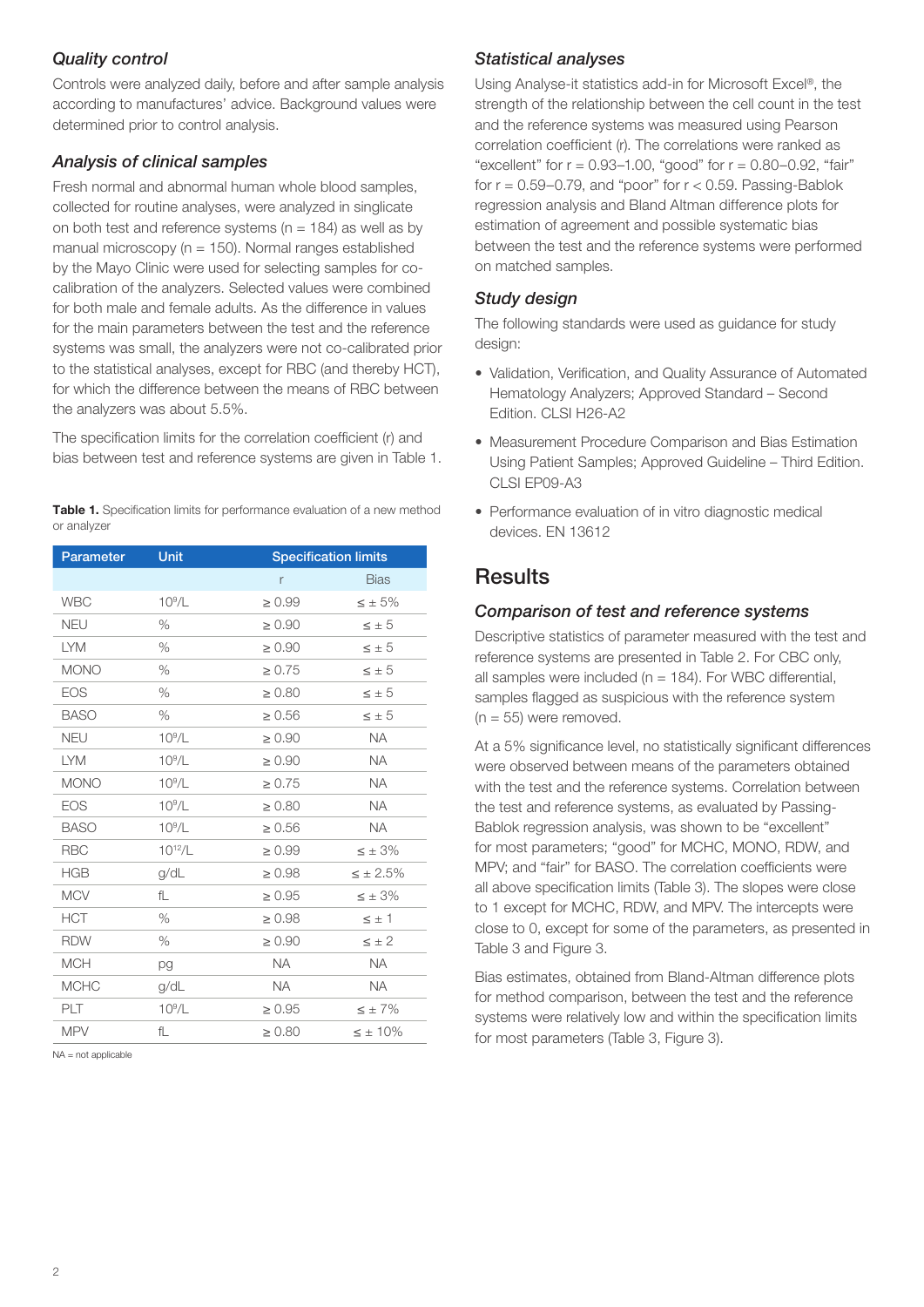| Analyte          | Unit        | N   |      | Sysmex XN-1000 |      |      |              |      |       |      | <b>Medonic M51</b> |      |      |              |      |       |
|------------------|-------------|-----|------|----------------|------|------|--------------|------|-------|------|--------------------|------|------|--------------|------|-------|
|                  |             |     | Mean | <b>SD</b>      | Min  | Max  | Median 1st Q |      | 3rd Q | Mean | <b>SD</b>          | Min  | Max  | Median 1st Q |      | 3rd Q |
| WBC*             | $10^9/L$    | 184 | 21.1 | 37.8           | 0.56 | 225  | 8.70         | 5.82 | 14.58 | 20.7 | 38.3               | 0.67 | 233  | 8.13         | 5.57 | 13.4  |
| $NEU^*$          | $\%$        | 129 | 65.3 | 13.1           | 30.1 | 91.9 | 65.4         | 55.7 | 74.7  | 66.7 | 13.7               | 30.9 | 93.4 | 67.0         | 57.0 | 75.9  |
| LYM*             | $\%$        | 129 | 22.5 | 12.2           | 3.40 | 59.1 | 20.6         | 13.5 | 31.5  | 23.1 | 12.4               | 3.60 | 58.1 | 21.1         | 13.8 | 31.8  |
| MONO*            | $\%$        | 129 | 8.71 | 2.90           | 2.30 | 19.7 | 8.40         | 6.50 | 10.3  | 7.26 | 2.75               | 1.90 | 16.0 | 7.20         | 5.27 | 8.70  |
| $EOS*$           | $\%$        | 129 | 2.21 | 2.31           | 0.00 | 12.5 | 1.50         | 0.57 | 3.20  | 2.19 | 2.18               | 0.00 | 13.0 | 1.60         | 0.70 | 3.03  |
| BASO*            | $\%$        | 129 | 0.54 | 0.35           | 0.00 | 1.70 | 0.50         | 0.30 | 0.70  | 0.81 | 0.40               | 0.30 | 2.90 | 0.80         | 0.50 | 1.00  |
| NEU*             | $10^9/L$    | 129 | 6.75 | 4.57           | 0.69 | 22.3 | 5.38         | 3.50 | 8.40  | 6.56 | 4.51               | 0.72 | 24.2 | 5.16         | 3.47 | 8.17  |
| LYM*             | $10^9/L$    | 129 | 1.77 | 0.76           | 0.49 | 3.72 | 1.63         | 1.23 | 2.17  | 1.73 | 0.73               | 0.46 | 3.82 | 1.61         | 1.21 | 2.08  |
| MONO*            | $10^9/L$    | 129 | 0.79 | 0.42           | 0.19 | 2.73 | 0.71         | 0.50 | 0.98  | 0.63 | 0.36               | 0.14 | 2.31 | 0.57         | 0.37 | 0.77  |
| $EOS*$           | $10^9/L$    | 129 | 0.19 | 0.25           | 0.00 | 2.05 | 0.13         | 0.04 | 0.27  | 0.18 | 0.19               | 0.00 | 1.14 | 0.11         | 0.05 | 0.24  |
| BASO*            | $10^9/L$    | 129 | 0.05 | 0.03           | 0.00 | 0.21 | 0.04         | 0.03 | 0.06  | 0.07 | 0.03               | 0.01 | 0.21 | 0.06         | 0.04 | 0.09  |
| RBC <sup>+</sup> | $10^{12}/L$ | 184 | 4.45 | 1.30           | 1.10 | 7.80 | 4.46         | 3.47 | 5.49  | 4.54 | 1.26               | 1.20 | 7.66 | 4.57         | 3.57 | 5.54  |
| <b>HGB</b>       | g/L         | 184 | 127  | 33.1           | 45.0 | 209  | 124          | 102  | 149   | 127  | 32.9               | 45.0 | 206  | 124          | 104  | 147   |
| <b>MCV</b>       | fL          | 184 | 89.1 | 8.05           | 65.8 | 123  | 89.0         | 84.0 | 93.1  | 87.0 | 7.55               | 65.7 | 123  | 87.0         | 83.0 | 90.9  |
| HCT <sup>+</sup> | $\%$        | 184 | 39.1 | 10.4           | 9.70 | 62.4 | 38.8         | 31.7 | 46.4  | 39.3 | 10.6               | 10.4 | 64.2 | 39.4         | 31.7 | 46.2  |
| <b>MCH</b>       | q/dL        | 184 | 29.2 | 3.29           | 19.9 | 45.0 | 29.2         | 27.6 | 30.7  | 30.0 | 3.17               | 21.8 | 44.6 | 30.0         | 28.1 | 31.6  |
| <b>MCHC</b>      | pg          | 184 | 327  | 21.2           | 290  | 464  | 324          | 314  | 334   | 344  | 16.1               | 319  | 458  | 341          | 334  | 350   |
| <b>RDW</b>       | $\%$        | 184 | 15.0 | 2.97           | 11.4 | 28.9 | 14.2         | 13.1 | 16.2  | 14.3 | 2.09               | 12.1 | 25.5 | 13.7         | 13.0 | 15.0  |
| PLT              | $10^9/L$    | 184 | 380  | 502            | 2.00 | 2677 | 245          | 156  | 427   | 405  | 617                | 6.00 | 3521 | 233          | 153  | 409   |
| <b>MPV</b>       | $10^9/L$    | 175 | 10.7 | 1.06           | 8.50 | 13.7 | 10.6         | 9.90 | 11.48 | 9.98 | 1.18               | 7.30 | 12.8 | 9.90         | 9.20 | 10.8  |

\* Non-flagged WBC and WBC differential count

† The test and the reference analyzers were co-calibrated.

| Table 3. Comparison of test and reference systems |  |
|---------------------------------------------------|--|
|---------------------------------------------------|--|

| <b>Analyte Unit</b> |             | N.  | Sysmex XN-1000 vs Medonic M51 |         |         |         |      |        |      |             |          |          |
|---------------------|-------------|-----|-------------------------------|---------|---------|---------|------|--------|------|-------------|----------|----------|
|                     |             |     | r                             |         |         | 95% CI  | S    | 95% CI |      | <b>Bias</b> |          | 95% CI   |
| WBC*                | $10^9/L$    | 184 | 1.00                          | $-0.04$ | $-0.19$ | 0.04    | 0.96 | 0.95   | 0.98 | $-4.11%$    | $-4.90%$ | $-3.32%$ |
| $NEU^*$             | $\%$        | 129 | 0.99                          | $-1.51$ | $-3.33$ | 0.34    | 1.04 | 1.01   | 1.06 | 1.33        | 0.94     | 1.72     |
| $LYM^*$             | $\%$        | 129 | 0.99                          | 0.20    | $-0.09$ | 0.45    | 1.01 | 1.00   | 1.03 | 0.61        | 0.38     | 0.84     |
| MONO*               | $\%$        | 129 | 0.87                          | $-0.91$ | $-1.79$ | $-0.20$ | 0.98 | 0.90   | 1.07 | $-1.45$     | $-1.70$  | $-1.19$  |
| $EOS*$              | $\%$        | 129 | 0.96                          | 0.05    | 0.00    | 0.13    | 0.98 | 0.92   | 1.00 | $-0.02$     | $-0.13$  | 0.10     |
| BASO*               | $\%$        | 129 | 0.66                          | 0.30    | 0.13    | 0.30    | 1.00 | 1.00   | 1.30 | 0.27        | 0.21     | 0.32     |
| $NEU^*$             | $10^9/L$    | 129 | 1.00                          | $-0.05$ | $-0.11$ | 0.02    | 0.97 | 0.96   | 0.99 | $-3.25%$    | $-4.10%$ | $-2.40%$ |
| $LYM^*$             | $10^9/L$    | 129 | 0.99                          | 0.03    | $-0.03$ | 0.08    | 0.95 | 0.92   | 0.99 | $-2.34%$    | $-3.61%$ | $-1.07%$ |
| MONO*               | $10^9/L$    | 129 | 0.93                          | $-0.03$ | $-0.05$ | 0.00    | 0.86 | 0.81   | 0.91 | $-25.0%$    | $-28.9%$ | $-21.0%$ |
| $EOS^*$             | $10^9/L$    | 129 | 0.95                          | 0.01    | 0.00    | 0.01    | 0.92 | 0.87   | 0.96 | 16.5%       | 4.9%     | 28.1%    |
| BASO*               | $10^9/L$    | 129 | 0.69                          | 0.01    | 0.00    | 0.02    | 1.20 | 1.00   | 1.50 | 41.6%       | 32.5%    | 50.8%    |
| RBC <sup>+</sup>    | $10^{12}/L$ | 184 | 1.00                          | 0.20    | 0.16    | 0.25    | 0.98 | 0.97   | 0.99 | 2.63%       | 2.24%    | 3.03%    |
| <b>HGB</b>          | g/L         | 184 | 1.00                          | 0.00    | $-1.00$ | 2.59    | 1.00 | 0.98   | 1.00 | 0.07%       | $-0.34%$ | 0.48%    |
| <b>MCV</b>          | fL          | 184 | 0.96                          | 4.19    | $-0.64$ | 8.66    | 0.93 | 0.88   | 0.98 | $-2.33%$    | $-2.71%$ | $-1.95%$ |
| $HCT+$              | $\%$        | 184 | 0.99                          | $-0.77$ | $-1.60$ | 0.01    | 1.02 | 1.00   | 1.04 | 0.14        | $-0.03$  | 0.31     |
| <b>MCH</b>          | g/dL        | 184 | 0.97                          | 2.13    | 0.93    | 2.93    | 0.95 | 0.92   | 0.99 | 2.81%       | 2.44%    | 3.19%    |
| <b>MCHC</b>         | pg          | 184 | 0.86                          | 116     | 94.9    | 138     | 0.69 | 0.63   | 0.76 | 5.16%       | 4.67%    | 5.64%    |
| <b>RDW</b>          | $\%$        | 184 | 0.92                          | 4.30    | 3.73    | 4.93    | 0.67 | 0.62   | 0.71 | $-0.67$     | $-0.87$  | $-0.48$  |
| <b>PLT</b>          | $10^9/L$    | 184 | 0.99                          | 2.45    | $-4.81$ | 7.73    | 0.99 | 0.96   | 1.04 | 2.62%       | 0.24%    | 5.00%    |
| <b>MPV</b>          | $10^9/L$    | 175 | 0.85                          | $-2.35$ | $-3.05$ | $-1.41$ | 1.17 | 1.08   | 1.23 | $-6.46%$    | $-7.36%$ | $-5.56%$ |

 $r =$  Pearson correlation coefficient,  $I =$  intercept,  $CI =$  confidence interval,  $S =$  slope

\* Non-flagged WBC and WBC differential count

† The test and the reference analyzers were co-calibrated.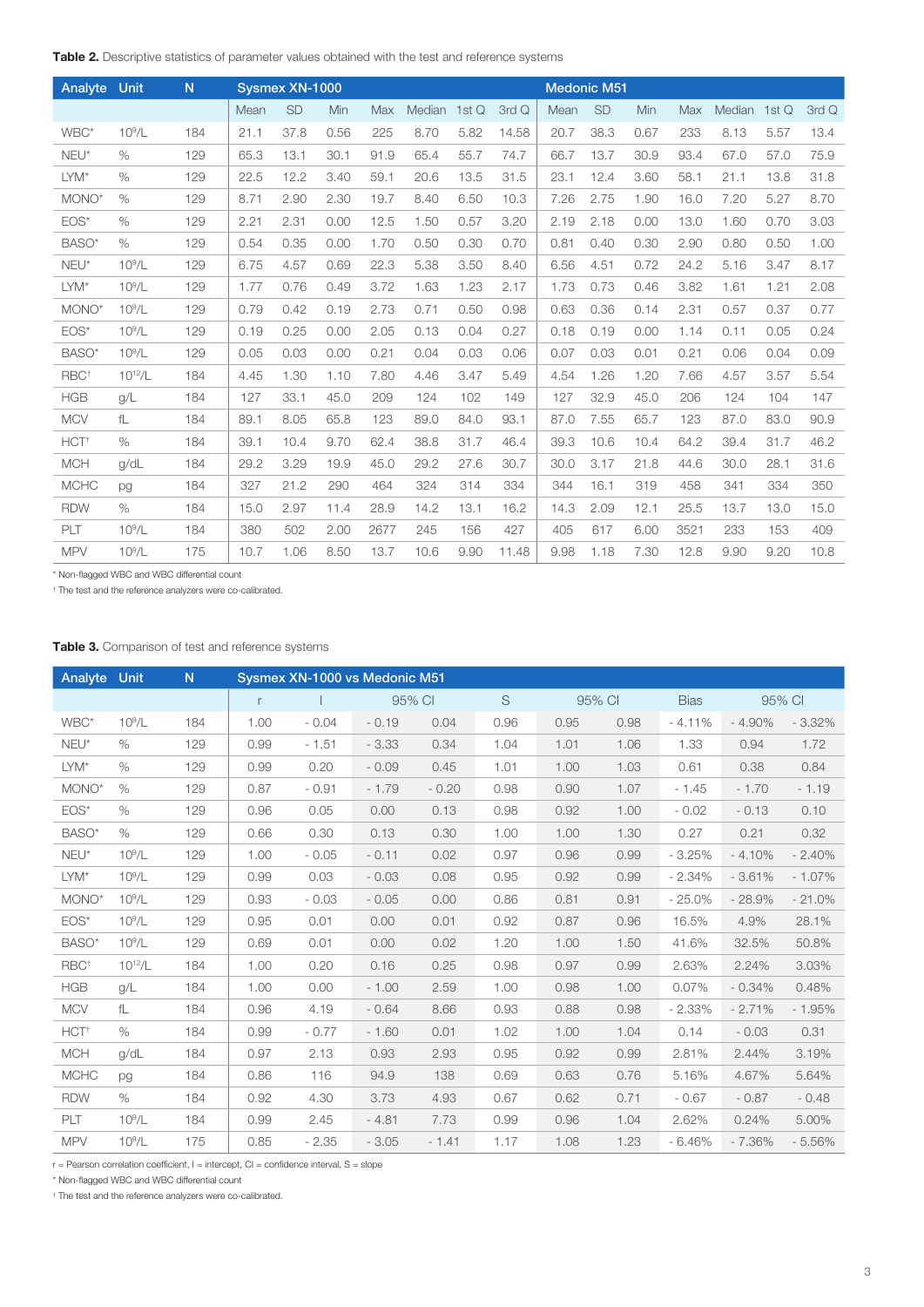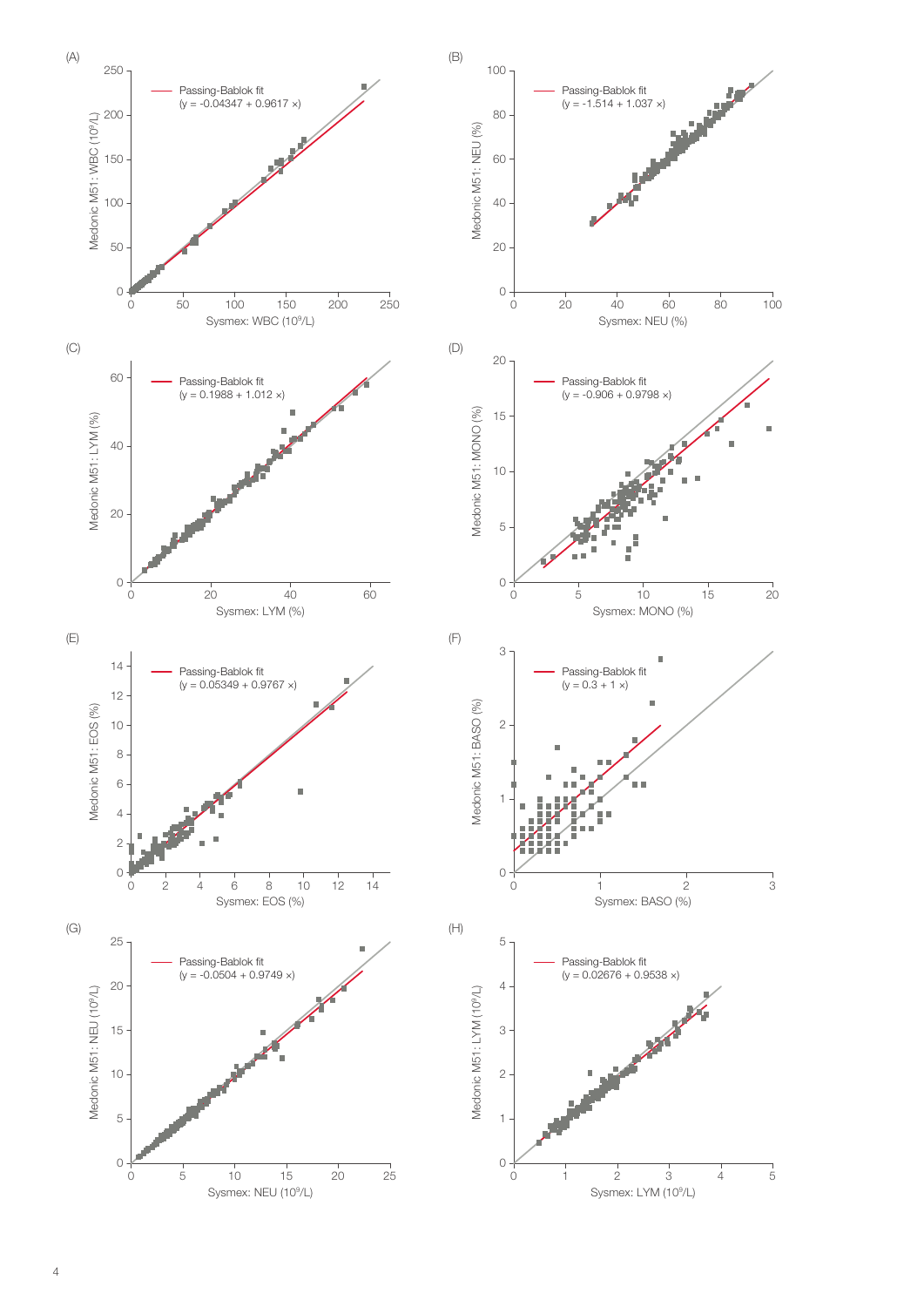

5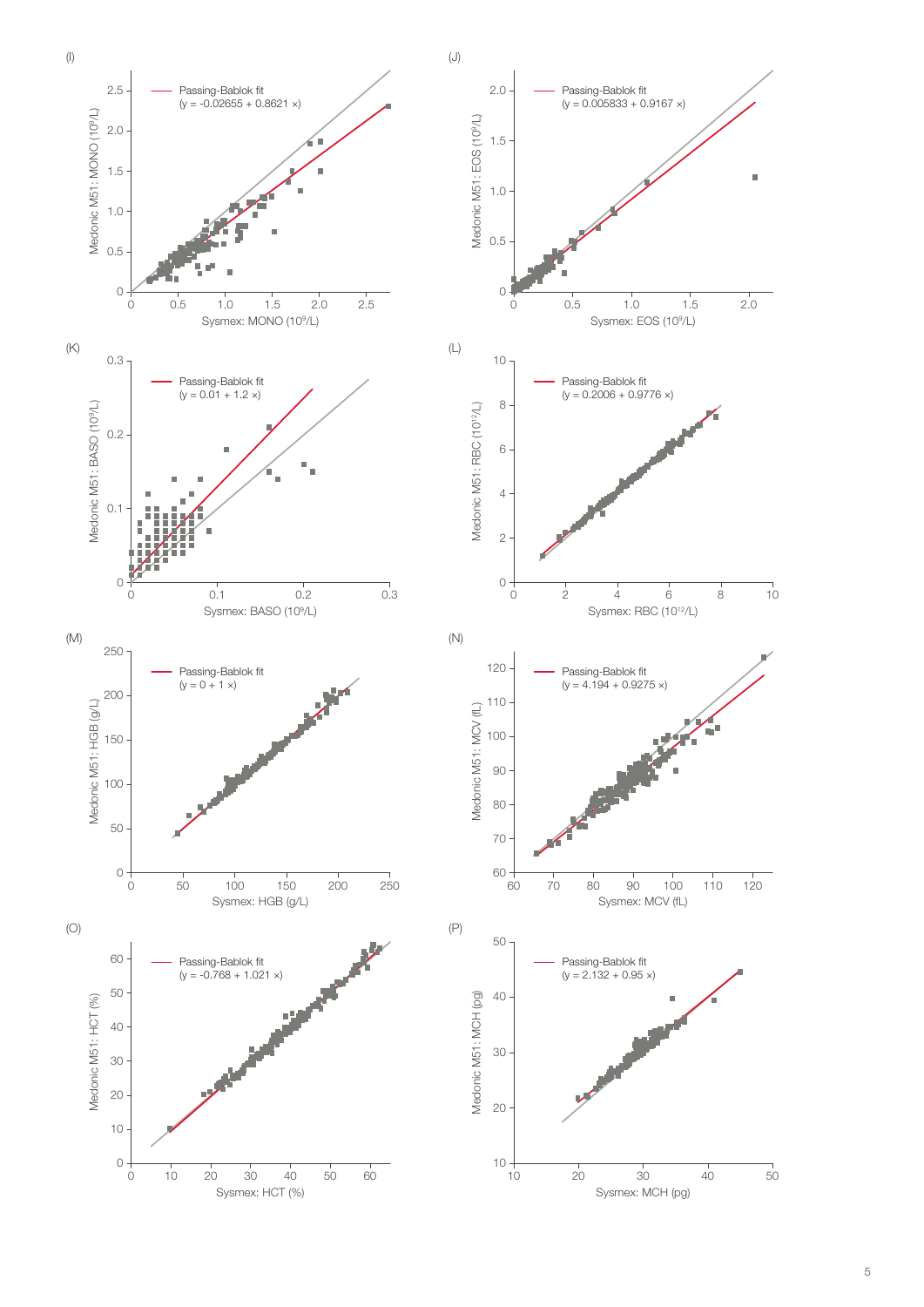

Figure 3. Agreement between the test and the reference systems. Passing-Bablok regression graphs for WBC (A), NEU% (B), LYM% (C), MONO% (D), EOS% (E), BASO% (F), NEU (G), LYM (H), MONO (I), EOS (J), BASO (K), RBC (L), HGB (M), MCV (N), HCT (O), MCH (P), MCHC (Q), RDW% (R), PLT (S), and MPV (T). In regression plots, the gray line corresponds to identity  $(x = y)$  and the red line corresponds to best fit.

#### *Comparison of test and reference system with manual microscopy*

The correlation between the WBC differential count using the test system versus manual microscopy, evaluated by Passing-Bablok regression analysis, was "excellent" for NEU (%), "good" for EOS and NEU (absolute count), "fair" for LYM, but "poor" for MONO and BASO (Table 4, Figure 4). The correlation between the WBC differential count using the reference system versus manual microscopy was comparable to what was obtained with the test system, except for LYM where the correlation was "good" (Table 4).

The bias estimates, obtained from the Bland-Altman difference plots for method comparison, between the test system versus manual microscopy were relatively low for the percent

count and high for the absolute count of the WBC differential (Table 4). Poor agreement was observed for BASO and MONO. The results were comparable to what was obtained with the reference system versus manual microscopy (Table 4) with both systems showing a positive bias and the reference system deviating more than the test system.

With high WCB counts, it can be difficult for the analyzer to differentiate the subpopulations. As shown for MONO in Figure 5, for example, when removing samples with WBC counts above  $50 \times 10^9$ /L, the correlation between systems improves. Although a bias between the systems, Medonic M51 was closer to manual microscopy than the reference system. As laboratories are obliged to establish and maintain reference intervals for measurands, this will mitigate the observed bias.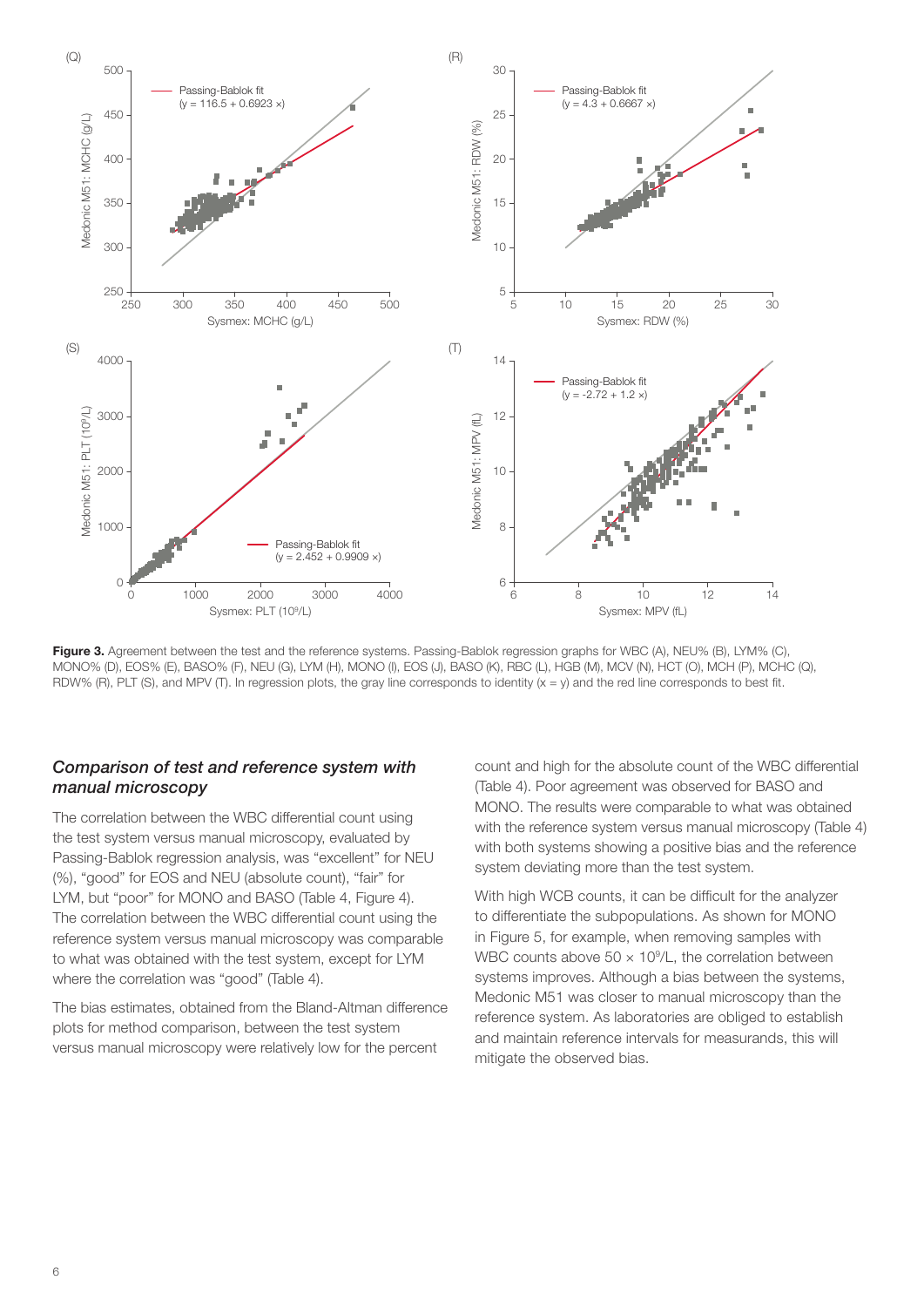**Table 4.** Comparison of WBC differential count  $(n = 150)$  for the test and reference systems with the manual microscopy

| Analyte     | Unit     | <b>Medonic M51</b> |           | Sysmex XN-1000 |             |           |            |      |             |  |
|-------------|----------|--------------------|-----------|----------------|-------------|-----------|------------|------|-------------|--|
|             |          | r                  |           | S              | <b>Bias</b> |           |            | S    | <b>Bias</b> |  |
| NEU%        | $\%$     | 0.96               | 8.38      | 0.89           | 1.78        | 0.96      | 5.08       | 0.91 | $-0.70$     |  |
| LYM%        | $\%$     | 0.70               | 0.83      | 0.92           | 2.27        | 0.86      | 1.08       | 0.89 | 0.30        |  |
| MONO%       | $\%$     | 0.49               | 0.26      | 1.15           | 1.52        | <b>NA</b> | 0.75       | 1.29 | 5.10        |  |
| EOS%        | $\%$     | 0.87               | 0.11      | 0.91           | 0.13        | 0.91      | $\circ$    | 1.04 | 0.06        |  |
| BASO%       | $\%$     | 0.27               | 0.50      | 1.00           | 0.49        | 0.58      | 0.20       | 0.80 | 0.09        |  |
| <b>NEU</b>  | $10^9/L$ | 0.85               | 0.11      | 1.00           | 13.2%       | 0.96      | 0.17       | 0.96 | 3.94%       |  |
| <b>LYM</b>  | $10^9/L$ | 0.77               | 0.05      | 0.92           | 6.73%       | 0.94      | $\circ$    | 0.93 | 3.19%       |  |
| <b>MONO</b> | $10^9/L$ | 0.15               | $\circ$   | 1.20           | 20.4%       | <b>NA</b> | 0.02       | 1.36 | 46.3%       |  |
| <b>EOS</b>  | $10^9/L$ | 0.91               | 0.01      | 0.90           | 35.2%       | 0.93      | $\bigcirc$ | 1.04 | 17.2%       |  |
| <b>BASO</b> | $10^9/L$ | <b>NP</b>          | <b>NP</b> | <b>NP</b>      | 107%        | 0.42      | 0.02       | 0.89 | 77.5%       |  |

 $r =$  Pearson correlation coefficient,  $I =$  intercept,  $S =$  slope

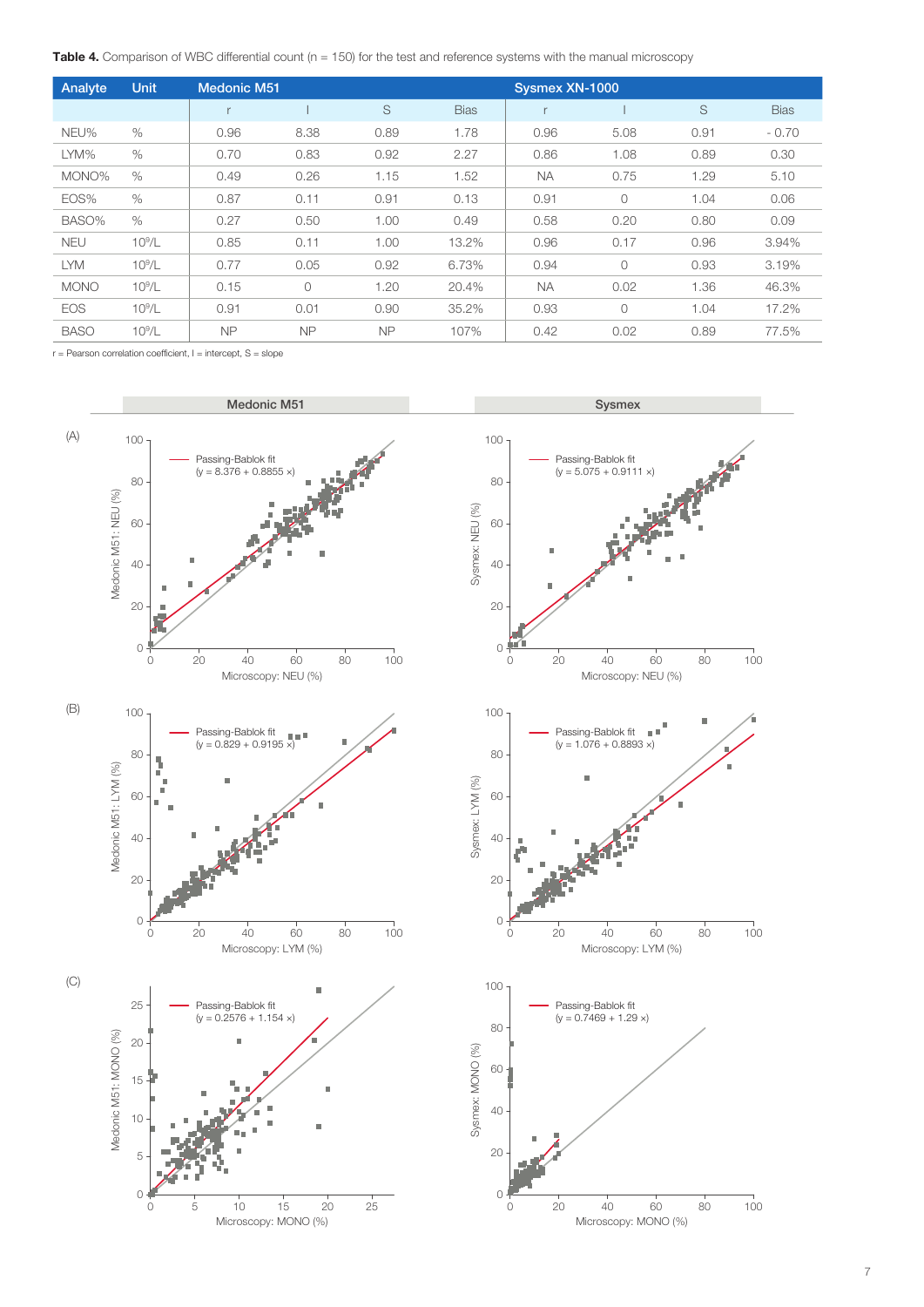



Microscopy: LYM (10<sup>9</sup>/L)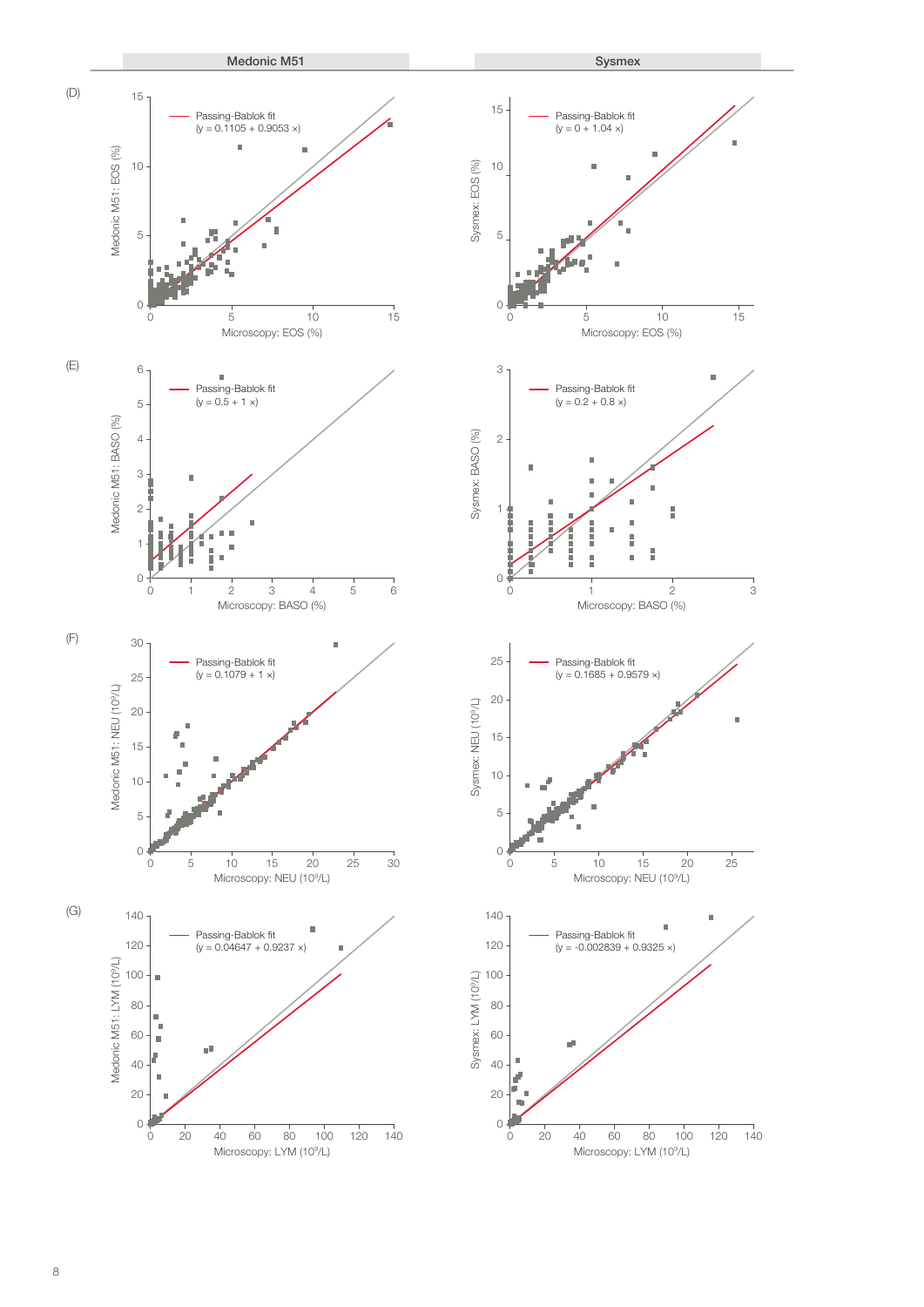

Figure 4. Agreement between WBC differential count using the test and reference systems versus he manual microscopy for NEU% (A), LYM% (B), MONO% (C), EOS% (D), BASO% (E), NEU (F), LYM (G), MONO (H), EOS (I), and BASO (J). In Passing-Bablok regression plots, the gray line corresponds to identity  $(x = y)$  and the red line corresponds to best fit.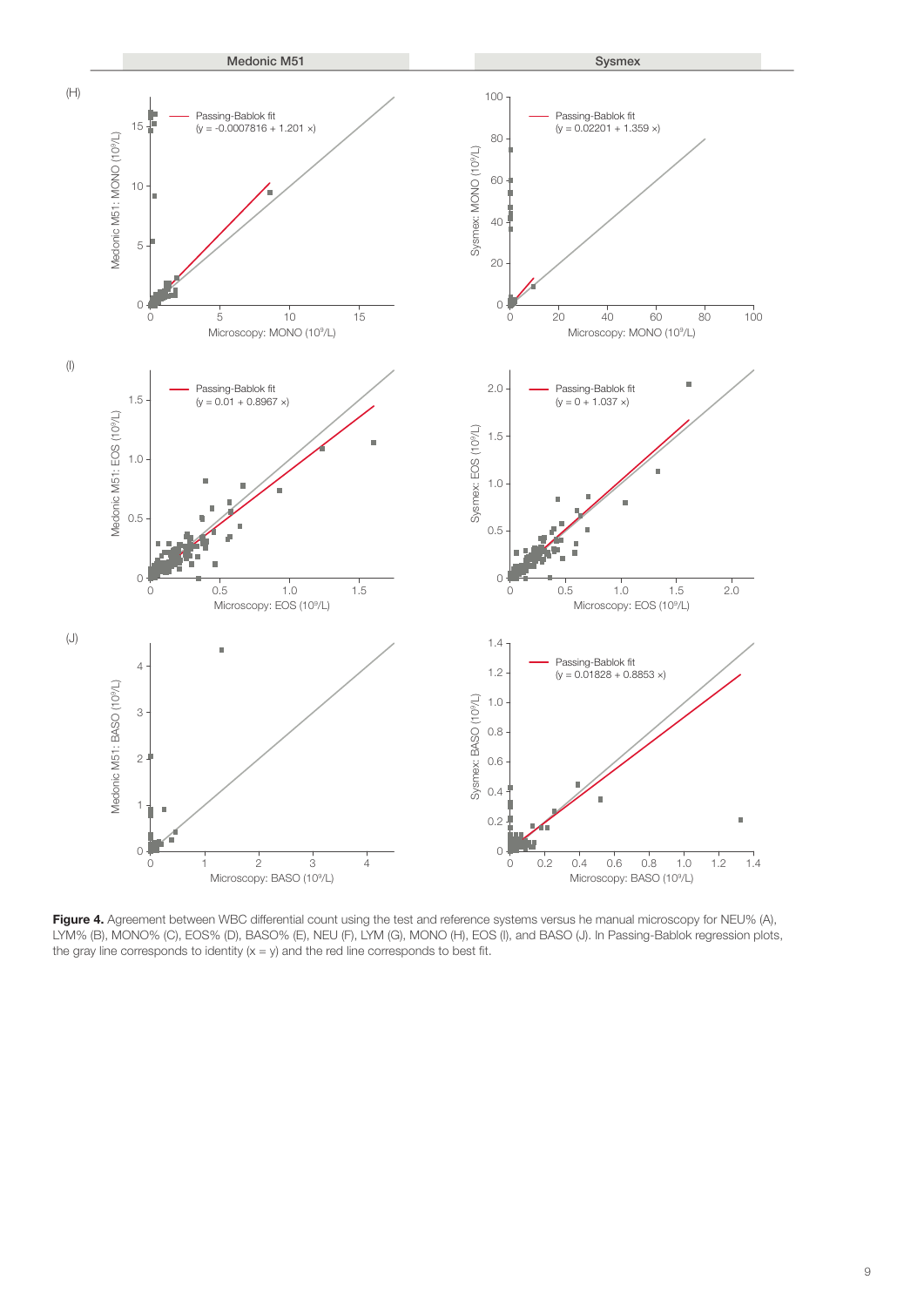

**Figure 5.** Agreement of the MONO count between (A) the test and the reference system, (B) the test system and manual microscopy, and (C) the reference system and manual microscopy using samples with WBC  $<$  50  $\times$  10<sup>9</sup>/L (n = 138). In the regression plots, the gray line corresponds to identity  $(x = y)$  and the red line corresponds to best fit.

### **Discussion**

The performance of the Medonic M51 5-part hematology analyzer was compared to that of the Sysmex XN-1000 5-part hematology analyzer. Medonic M51 operates with the same technology as Sysmex XN-1000, except for the WBC differential count, where Sysmex XN-1000 uses fluorescence flow cytometry whereas Medonic M51 uses laser-based flow cytometry. Any significant difference in the observed means can most likely be attributed to the different detection and calculation methods between the two systems.

In general, the results show excellent to good correlations and relatively low bias estimates between the test and reference systems, indicating that the systems are in good agreement.

The WBC differential using Medonic M51 agreed well with manual microscopy, except for BASO and MONO. In the comparison between the analyzers, MONO showed a proportional negative bias, which became constant when expressed in relative terms. In the comparison between the analyzers and manual microscopy, both analyzers showed a positive bias, with Sysmex XN-1000 deviating more than Medonic M51.

## **Conclusion**

Overall, the performance of the Medonic M51 test system was approved for all parameters according to the specification limits when compared to the Sysmex XN-1000 reference system. As the analyzers provided similar correlation and bias estimates compared with manual microscopy, the performance of Medonic M51 is considered acceptable. These results indicate that the performance of Medonic M51 5-part hematology analyzer is acceptable for routine hematology analysis.

## Disclaimer

The results and conclusions presented in this study are valid for this specific study only. Other study conditions and assumptions could have significant impact on the outcome.

## Acknowledgement

We thank Dr. Anders Kallner, Karolinska Institute, Solna, SE for valuable discussions.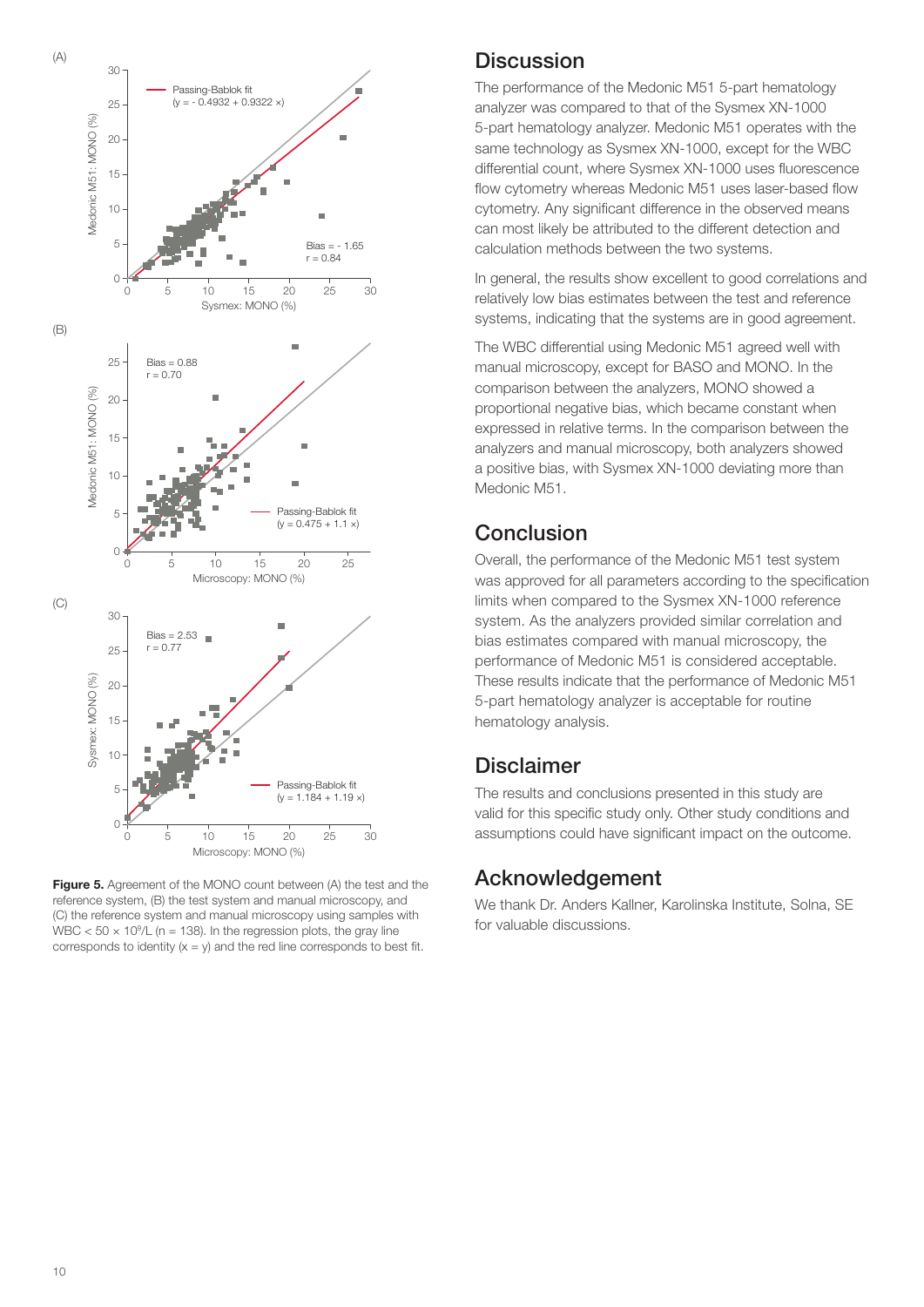## Ordering information

| <b>Product</b>           | <b>Description</b>                                         | <b>Product code</b> |
|--------------------------|------------------------------------------------------------|---------------------|
| Medonic M51              | 5-part hematology<br>analyzer                              | 1620020             |
| Medonic M51-D Diluent    | Diluent, 20 L                                              | 1504510             |
| Medonic M51-L1 Lyse      | Lyse 1, 200 mL                                             | 1504511             |
| Medonic M51-L2 Lyse      | Lyse 2, 500 mL                                             | 1504512             |
| <b>Boule EasyCleaner</b> | Cleaner, 50 mL                                             | 1504513             |
| Boule Cal-5Diff A1       | Calibrator, $1 \times 3$ mL                                | 1504517             |
| Boule Con-5Diff A1 Tri   | Control low, normal,<br>and high, $3 \times 2 \times 3$ mL | 1504518             |